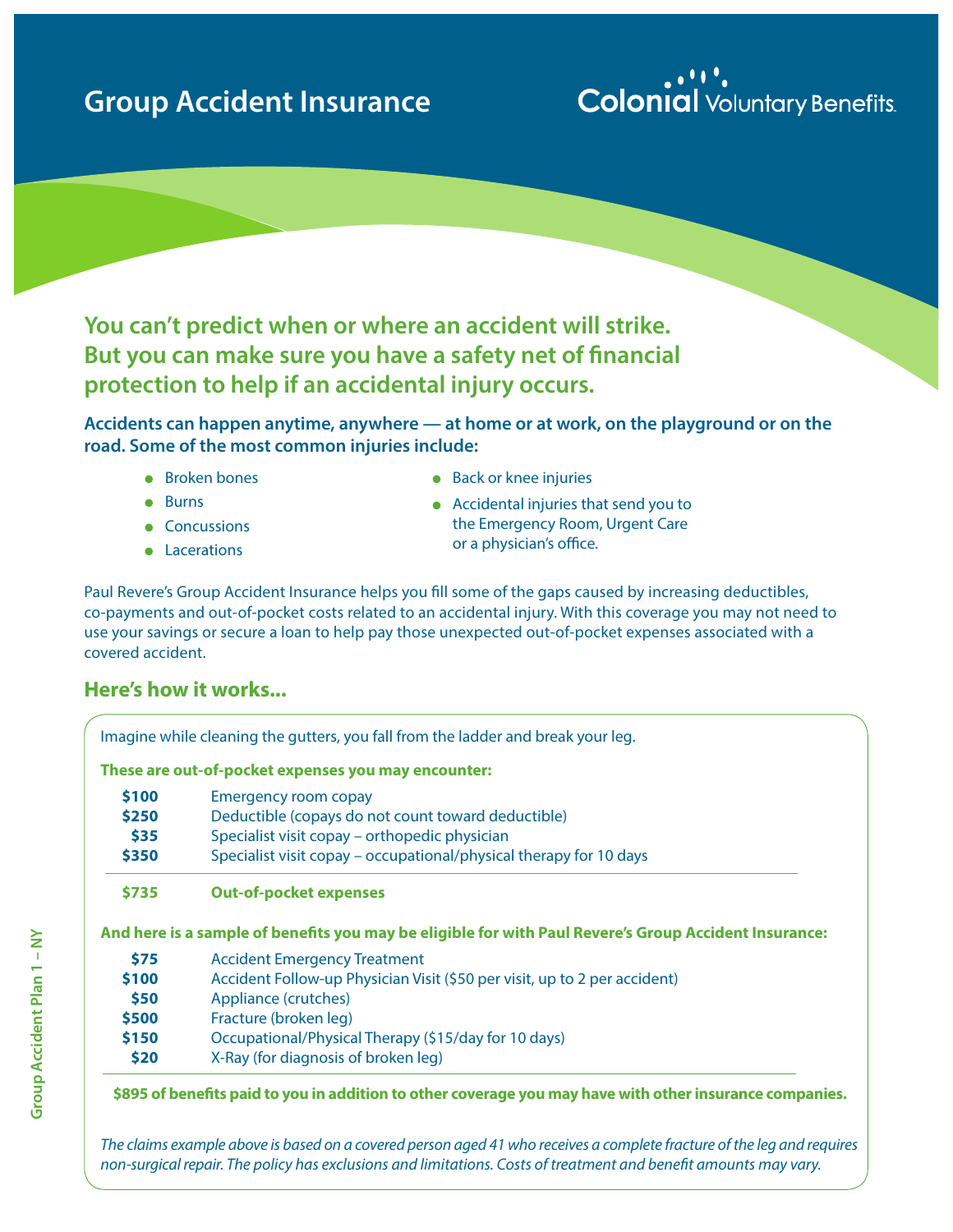#### **Benefits listed are for each covered person per covered accident unless otherwise specified.**

#### **Initial Care**

- **.** Accident Emergency Treatment.........................\$75
- <sup>l</sup>Air Ambulance................................................... \$1,000

#### **Common Accidental Injuries**

| <b>Dislocation (Separated Joint)</b>                                 | <b>Non-Surgical</b> | <b>Surgical</b> |
|----------------------------------------------------------------------|---------------------|-----------------|
| Major Dislocation (all dislocations except fingers, toes or patella) | \$500               | \$1,000         |
| Minor Dislocation (fingers, toes or patella)                         | \$100               | \$200           |
|                                                                      |                     |                 |
|                                                                      |                     |                 |
| <b>Fracture (Broken Bone)</b>                                        | <b>Non-Surgical</b> | <b>Surgical</b> |
| Major Fracture (all fractures except fingers or toes)                | \$500               | \$1,000         |

Your Paul Revere certificate also provides benefits for the following injuries received as a result of a covered accident.

#### **Requires Surgery**

#### **Surgical Care**

| • Minor Surgery (hernia or any other surgery except cranial, open abdominal or thoracic)\$150 |  |
|-----------------------------------------------------------------------------------------------|--|
|                                                                                               |  |

#### **Transportation/Lodging Assistance**

If injured, the covered person must travel more than 50 miles from residence to receive special treatment and confinement in a hospital.

|  | for a hotel/motel lodging costs |
|--|---------------------------------|
|  |                                 |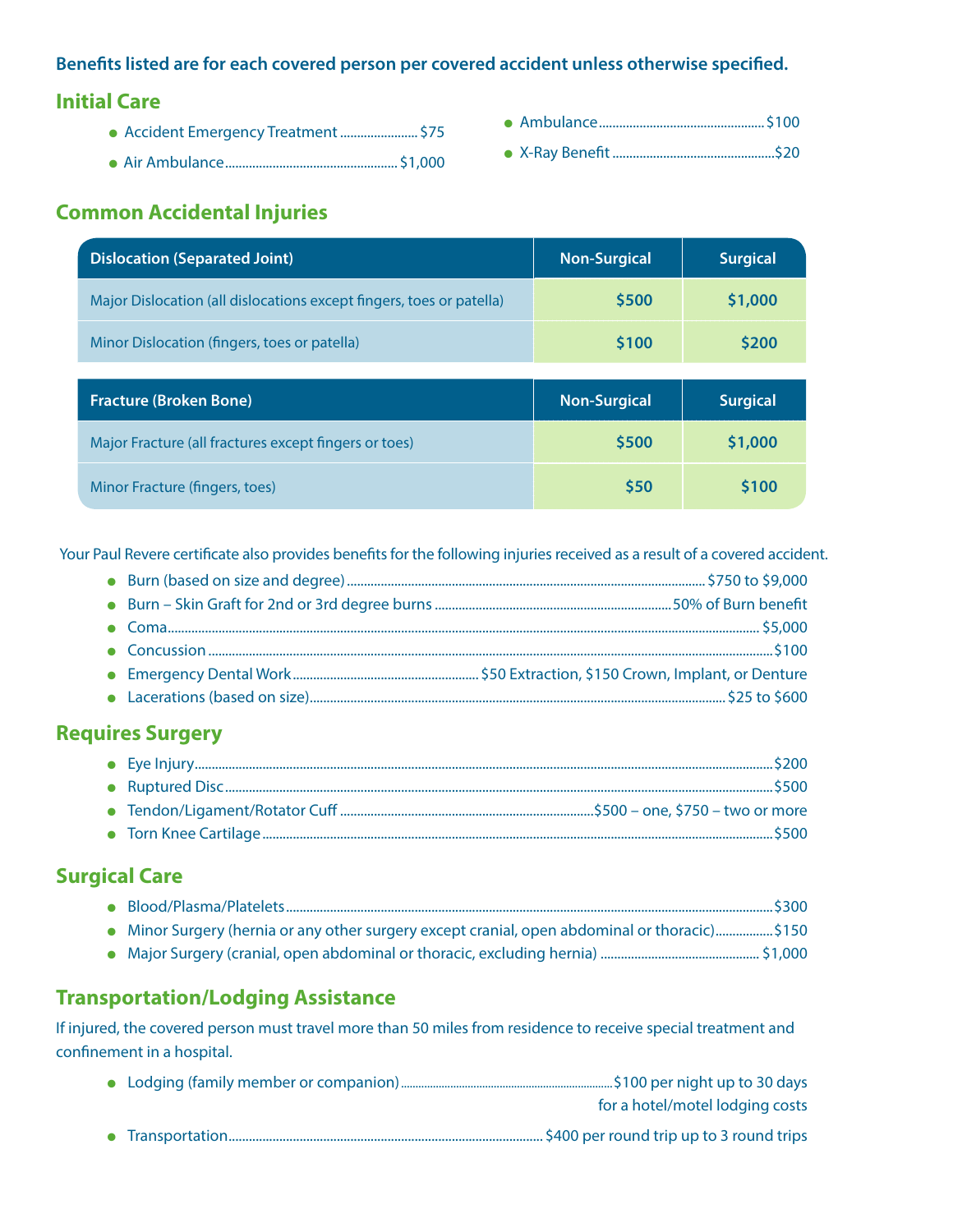#### **Benefits listed are for each covered person per covered accident unless otherwise specified.**

#### **Accident Hospital Care**

- <sup>l</sup> Hospital Admission1............................................................................................................... \$500 per accident
- <sup>l</sup> Hospital ICU Admission1 ....................................................................................................... \$750 per accident  *1 We will not pay the hospital admission benefit and the hospital intensive care unit (ICU) admission benefit for the same covered accident simultaneously.*
	- <sup>l</sup> Hospital Confinement2 ...........................................................\$165 per day up to 365 days per accident
- <sup>l</sup> Hospital ICU Confinement2 ..................................................... \$165 per day up to 15 days per accident  *2 We will not pay the hospital confinement benefit and the hospital ICU confinement benefit simultaneously.*

#### **Accident Follow-Up Care**

|  | (limit 1 per covered accident and 1 per calendar year)                                                                        |
|--|-------------------------------------------------------------------------------------------------------------------------------|
|  |                                                                                                                               |
|  |                                                                                                                               |
|  |                                                                                                                               |
|  | and 30 days per calendar year                                                                                                 |
|  | <sup>3</sup> We will not pay the hospital confinement benefit and the rehabilitation unit confinement benefit simultaneously. |

#### **Accidental Dismemberment**

|--|--|--|--|--|--|--|

■ Loss or Loss of Use of Hand/Foot/Sight of Eye...........................\$4,500 – one, \$9,000 – two or more

#### **Catastrophic Accident**

For severe injuries that result in the total and irrecoverable:

- Loss of one hand and one foot **leads** Loss of the sight of both eyes
- 
- Loss or loss of use of one arm and one leg loss of the ability to speak
- Loss or loss of use of both arms or both legs
- 
- Loss of both hands or both feet **less** the hearing of both ears
	-

Named Insured………\$25,000 Spouse………\$25,000 Child(ren)………\$12,500

12-month elimination period. Payable once per lifetime for each covered person.

#### **Accidental Death**

|               | <b>Accidental Death</b> | <b>Common Carrier</b> |
|---------------|-------------------------|-----------------------|
| Named Insured | \$20,000                | \$80,000              |
| <b>Spouse</b> | \$20,000                | \$80,000              |
| Child(ren)    | \$4,000                 | \$16,000              |